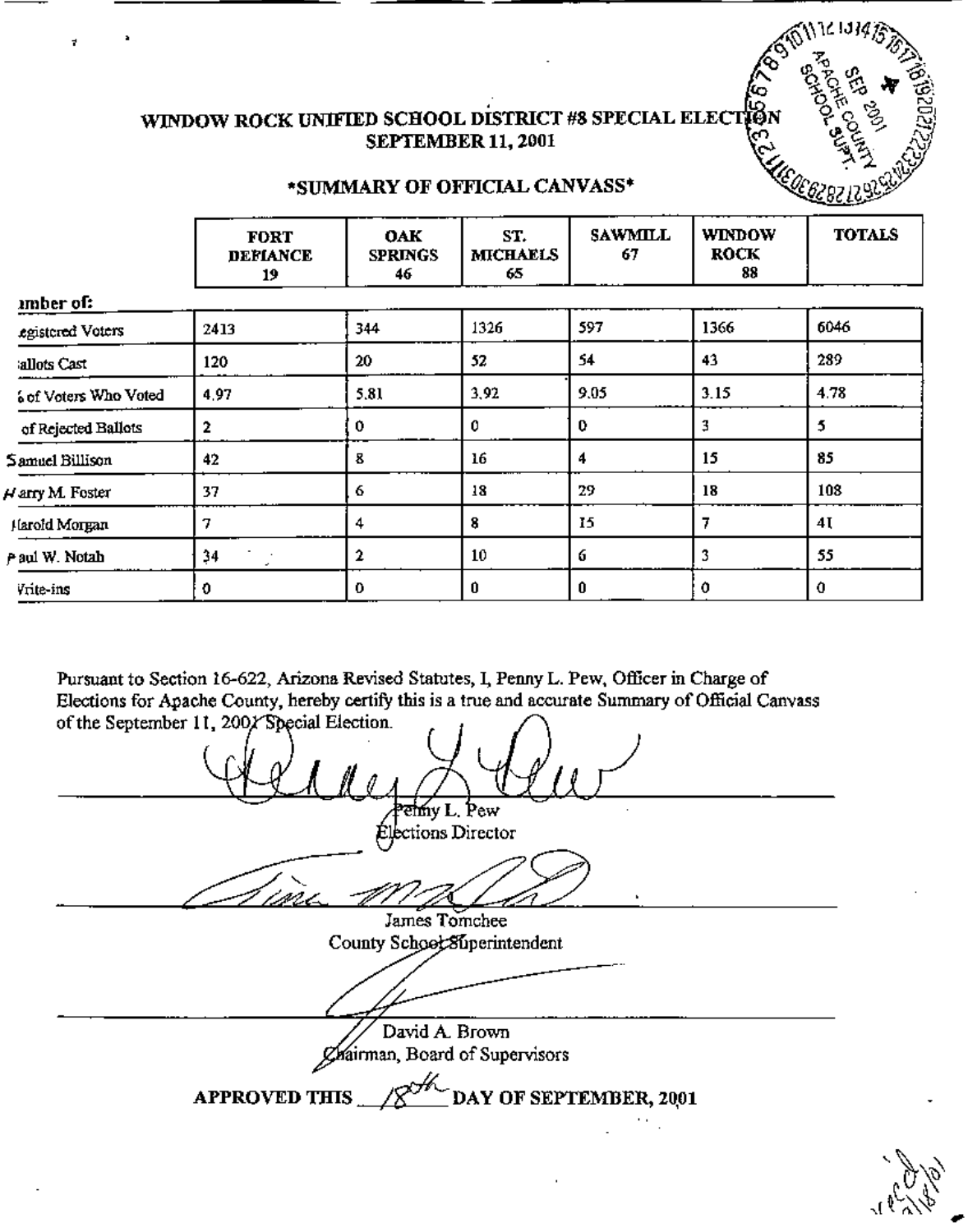### RED MESA UNIFIED SCHOOL DISTRICT #27 SPECIAL ELECTION NOVEMBER 6, 2001

|                                 | <b>DENNEHOTSO</b><br>13 | <b>MANY</b><br><b>FARMS</b><br>39 | <b>MEXICAN</b><br><b>WATER</b><br>41 | <b>RED</b><br><b>MESA</b><br>51 | RED<br><b>VALLEY</b><br>52 | <b>ROCK</b><br><b>POINT</b><br>54 | <b>ROUGH</b><br><b>ROCK</b><br>56 | <b>ROUND</b><br><b>ROCK</b><br>58 | <b>SWEET</b><br>WATER<br>76 | <b>TEEC</b><br>NOS POS<br>80 | <b>TOTALS</b> |
|---------------------------------|-------------------------|-----------------------------------|--------------------------------------|---------------------------------|----------------------------|-----------------------------------|-----------------------------------|-----------------------------------|-----------------------------|------------------------------|---------------|
| Number of:                      |                         |                                   |                                      |                                 |                            |                                   |                                   |                                   |                             |                              |               |
| Registered<br><b>Yoters</b>     | 872                     | 19                                | 199                                  | 202                             | 695                        | 955                               | 74                                | 579                               | 704                         | 609                          | 4,908         |
| <b>Ballots Cast</b>             | 67                      |                                   | 32                                   | 27                              | 108                        | 75                                |                                   | 77                                | 77                          | 77                           | 545           |
| % of Voters<br>Who Voted        | 7,68                    | 0.07                              | 16.08                                | 13.37                           | 15.54                      | 7.85                              | 0.59                              | 13.30                             | 10.94                       | 12.64                        | 9.806%        |
| # of Rejected<br><b>Ballots</b> | 0                       |                                   | 0                                    | 0                               | 0                          | 0                                 | 0                                 | 0                                 | 4                           |                              |               |

#### \*SUMMARY OF OFFICIAL CANVASS\*

Pursuant to Section 16-622, Arizona Revised Statutes, I, Penny L. Pew, Officer in Charge of Elections for Apache County, hereby certify this is a true and accurate Summary of Official Canvass of the November  $6$ , 2001 Special Election.

L. Pew. Elections Director James Tomchee, County School Superintendent David Ay Brown, Chairman, Board of Supervisors APPROVED THIS  $5^{1/2}$  DAY OF December 2002.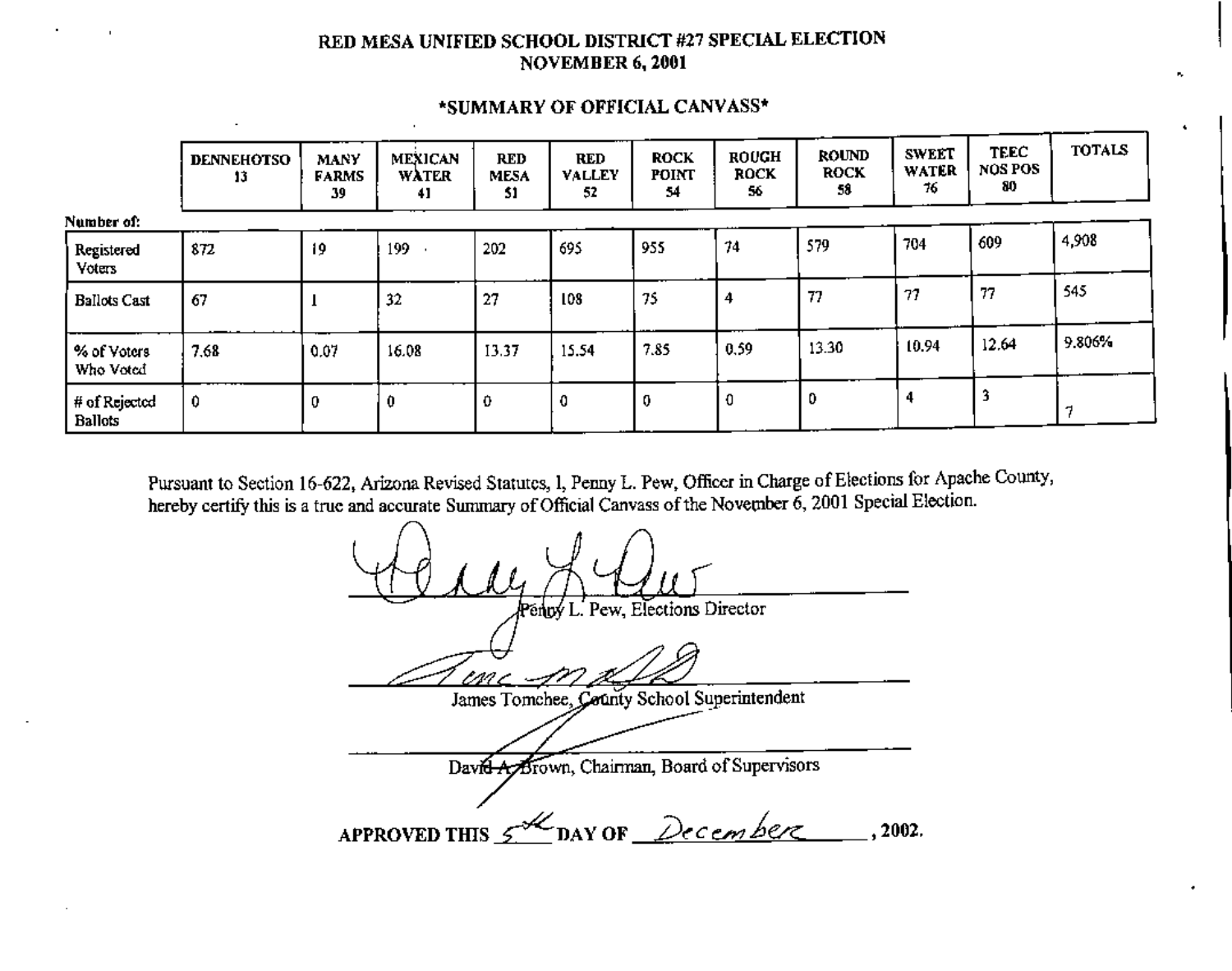## RED MESA UNIFIED SCHOOL DISTRICT #27 SPECIAL ELECTION **NOVEMBER 6, 2001**

|                          | <b>DENNEHOTSO</b><br>13 | <b>MANY</b><br><b>FARMS</b><br>39 | <b>MEXICAN</b><br><b>WATER</b><br>41 | <b>RED</b><br>MESA<br>51 | RED<br><b>VALLEY</b><br>51 | <b>ROCK</b><br><b>POINT</b><br>54 | <b>ROUGH</b><br><b>ROCK</b><br>56 | <b>ROUND</b><br>ROCK<br>58 | <b>SWEET</b><br><b>WATER</b><br>76 | <b>TEEC</b><br>NOS POS<br>80 | <b>TOTALS</b> |
|--------------------------|-------------------------|-----------------------------------|--------------------------------------|--------------------------|----------------------------|-----------------------------------|-----------------------------------|----------------------------|------------------------------------|------------------------------|---------------|
| Number of:               |                         |                                   |                                      |                          |                            |                                   |                                   |                            |                                    |                              |               |
| Registered<br>Voters     | 872                     | 19                                | 199                                  | 202                      | 695                        | 955                               | 74                                | 579                        | 704                                | 609                          | 4,908         |
| <b>Ballots Cast</b>      | 67                      |                                   | 32                                   | 27                       | 108                        | 75                                |                                   | 77                         | 77                                 | 77                           | 545           |
| % of Voters<br>Who Voted | 7.68                    | 0.07                              | 16.08                                | 13,37                    | 15.54                      | 7.85                              | 0.59                              | 13.30                      | 10.94                              | 12.64                        | 9.806%        |
| # of Rejected<br>Ballots | $\bf{0}$                | 0                                 | 0                                    | 0                        |                            | 0                                 | 0                                 | 0                          | 4                                  |                              |               |

#### \*SUMMARY OF OFFICIAL CANVASS\*

¥

Pursuant to Section 16-622, Arizona Revised Statutes, I, Penny L. Pew, Officer in Charge of Elections for Apache County, hereby certify this is a true and accurate Summary of Official Canvass of the November 6, 2001 Special Election.

engy L. Pew, Elections Director in. James Tongchee, County School Superintendent David A. Brown, Chairman, Board of Supervisors APPROVED THIS  $5^{44}$  DAY OF <u>December</u>  $.2002.$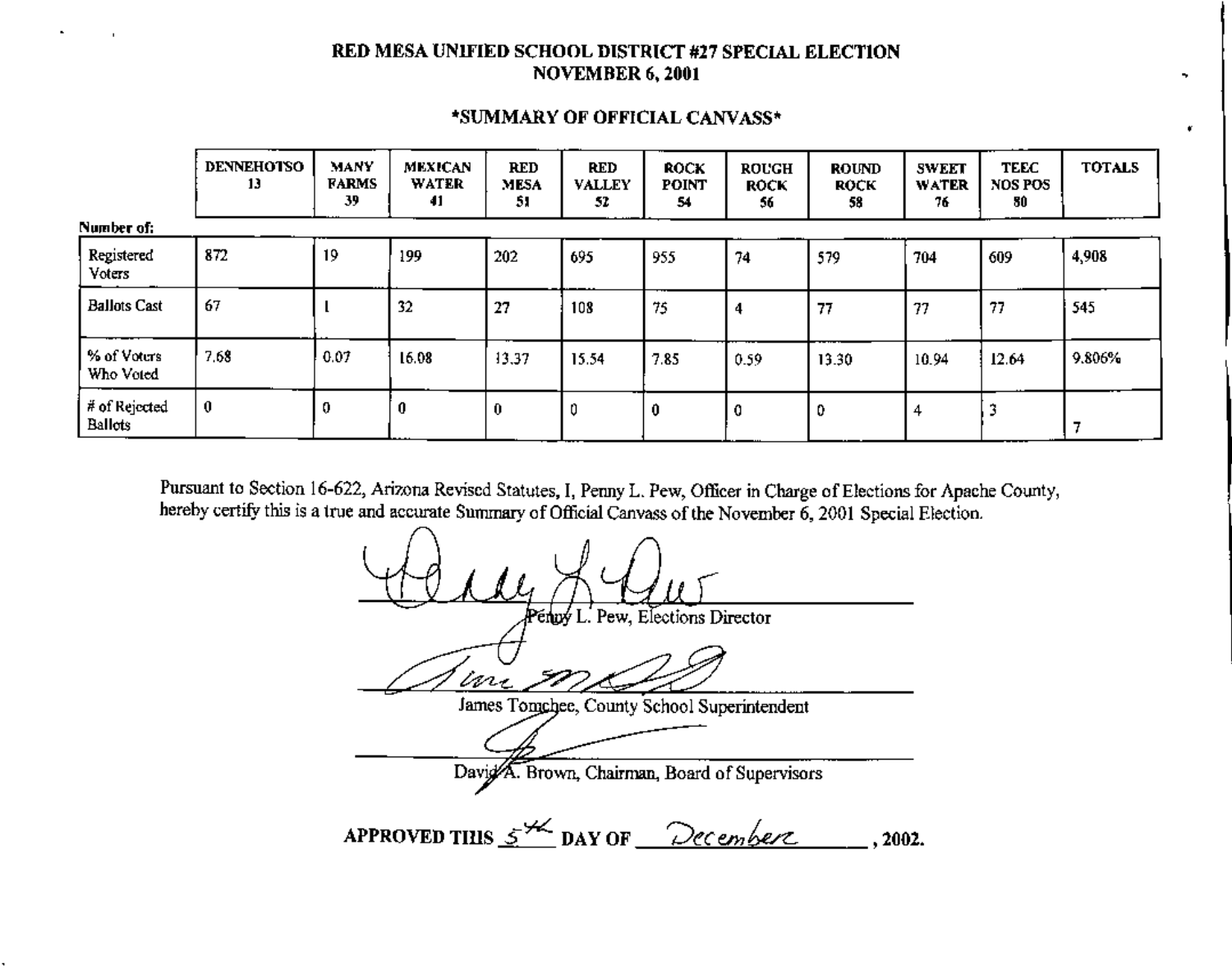$\begin{array}{c} \text{Pa} \\ \text{Time:} \\ \text{C} \\ \text{C} \\ \text{C} \\ \text{C} \\ \text{C} \\ \text{D} \\ \text{H} \\ \text{C} \\ \text{D} \\ \text{D} \\ \text{D} \\ \text{D} \\ \text{D} \\ \text{D} \\ \text{D} \\ \text{D} \\ \text{D} \\ \text{D} \\ \text{D} \\ \text{D} \\ \text{D} \\ \text{D} \\ \text{D} \\ \text{D} \\ \text{D} \\ \text{D} \\ \text{D} \\ \text{D} \\ \text{D} \\ \text{D} \\ \text{D} \\ \text{D} \\ \text{D} \\ \$ 

Ť.

Ю

ŧ

# Nov. 6, Special Elections<br>November 6, 2001 Special Election<br>Nov. 6, Special Elections

k,

 $\ddot{\phantom{a}}$ 

¥,

| %ዕኮ ኮ<br>ĸ<br>%09'S6 IZS<br>8061<br>SÞS<br>%16 Z<br><b>BUSSE</b><br>: SÞS<br>37 I I<br><b>SS WINDERS</b><br>0<br>0<br>0.<br>950010<br>zser<br>Ü<br>0<br>$\sim$<br>0<br><b>2MIUA BOIW 68</b><br>0<br>0<br>0<br>Û<br>95000<br>099<br>0<br>0<br><b>SCIEFILIABHW AS</b><br>0<br>0<br>96000<br>O<br>0<br>G<br>0<br>926<br><b>82 AEBNON</b><br>٥<br>Û<br>Q<br>0<br>%000<br>0.<br>0<br>L6Þ<br><b>SOM SON DEEL 08</b><br>£<br>ማወር ር<br>960 L 96<br>609<br>%ፇፓፘ]<br>609<br>ÞL,<br>4<br>u<br>ш<br>язнолт яг<br>Û<br>0<br>0<br>9.00 0<br>0<br>0.<br>LTÞ<br>0.<br>£<br><b>ASTAWTBSW2 AT</b><br><b>1606 C</b><br>960196 PL<br>и<br>tol<br>94601<br>ŁŁ<br>ыL<br>ш<br><b>TAOHMASTE AT</b><br>D<br>Ω<br>9552721<br>0.<br>0.<br>0.<br>£۳۱<br>291 I<br><b>JO SPRINGERVILLE</b><br>D<br>Q<br>%000<br>ÞSEI<br>0<br>Û<br>0<br>0<br>o<br>0<br><b>TTIWAYS LO</b><br>$\bf{0}$<br>0<br>%000<br>0<br>0<br>81 L<br><b>STRAHOIM TE 60</b><br>o<br>0<br>0<br>0<br>0000<br>0<br>0<br>LLZI<br>0<br>٥<br>0<br>O<br>%000<br><b>SMHOL TR 14</b><br>Û<br>0<br>6691<br>0<br>0<br><b>S9 ROUND VALLEY</b><br>O<br>Û<br>0.<br>5000<br>0<br><b>128</b><br>16679<br>5<br><b>58 ROUND ROCK</b><br><b>4615 EG</b><br>ш<br>Щ<br>‰ር £L<br>ŁΔ<br>615<br>LL<br>615<br>9,000<br>0<br><b>SG ROUGH ROCK</b><br>% OD DOL 17<br>8665 O<br>Þ<br>r<br>ÞL<br>SL9<br>Þ<br>٠<br><b>BEETS</b><br>Þ<br>ቆረን የዕ<br>SL.<br><b>S4 ROCK POINT</b><br>u<br>SL.<br>SS6<br>%S8 L<br>SL<br>SS6<br>-6955<br>ZOI.<br><u>YALIMYYULEY</u><br>9<br>¥ታታ ታሪ<br>.801<br><b>9.15 ST</b><br>90 I<br>801<br>569<br>569<br><u>ALAM CIER IZ</u><br>5000<br>0<br>%00'001 LT<br><b>BLE EI</b><br>Lτ<br>zoz<br>ZĎZ<br>ιτ<br>Łζ<br><b>AS PURRCO</b><br>0<br>0<br>0<br>1.000<br>viul<br>0<br>0.<br>Û.<br><b>AGOAK SPRINGS</b><br>0<br>0<br>٥<br>0<br>3.000<br>Û<br>o<br>965<br>0<br>0<br><b>OSOILLION SP</b><br>٥<br>0<br>Û<br>3.000<br>0<br>zzz<br>0<br>0<br>0<br>û<br>2.000<br>0<br>ÉZ9<br><b>INITZVNET</b><br>0<br>%00°00L ZE<br>τς<br>9,000<br>0<br>z٤<br>661<br>9580.91<br>τE<br>ASTAW ZAQIXSM IE<br>661<br>0<br>-600 0<br>%00'00LT<br>%40 U<br><b>ZNAAR YVAM QE</b><br>61<br>1051<br>ı<br>L<br>1<br>٥<br>0<br>0<br>95000<br>0<br>0<br>o<br>61 L<br><b><i>THANARY</i></b><br>0<br>0<br>٥<br>û<br>\$500.0<br>0<br>o<br>009<br><b>NOLINT SE</b><br>0<br>0<br>٥<br>û<br>\$000<br>Û<br>o<br>66 L T<br>33 FOKVGHOKVI<br>0<br>0<br>17 O<br>0<br>0<br>ሜ 89 ኮር<br>εn<br><b>HOLHOVIN IE</b><br>0LL<br>٠<br>û<br>Đ<br>0<br>9856<br>Ω<br>0<br>ш<br>108<br><b>33 KIKLICHER</b><br>÷<br>0<br>0<br>0<br>0<br>9:00 0<br>0<br>0<br>618<br><b>NJOOH IZ</b><br>ÿ.<br>0<br>0<br>0<br>0<br>%00'0<br>0<br><u>মরবামত হয়</u><br>0<br>EST<br>r<br>0<br>0<br>0<br>Û<br>0<br>%968<br><b>HINOS OCTAMAD ET</b><br>99<br>65 L<br>ł,<br>$-0$<br>Û<br>0<br>0<br>û<br>ሜ ሮያ ዕር<br>DG<br><b>ILIXON DO ZOKIFI</b><br>243<br>ŗ.<br>Û<br>0<br>ይበብ በ<br>Û<br>0<br>0<br>o<br>LEFT<br><b>BOMAFIEG TAOH 91</b><br>0<br>Û<br>0<br>0<br>0<br>%በብ በ<br>0<br><u>IOT TAJI VI</u><br>ÞÞ6.<br><b><i>AADAH al</i></b><br>0<br>O<br>0<br>0<br>0<br>%000<br>0<br>9s01<br>E<br>ቈያኮ ኮ<br>9625156<br>49<br>49<br>ω<br>718<br>9689 L<br><u>OSTOHEMNAG EI</u><br>L9<br>ZL8<br>o<br>0<br><b>DILANOJOJ SI</b><br>0<br>Û<br>0<br>96000<br>0<br>E68<br>0<br>0<br>0<br>0<br>0<br>96000<br>0<br>760 I<br><b>GOOWNOTION II</b><br>0<br>0<br>0<br>0<br>0<br>ሜ £9 €1<br>TQ.<br>519<br><b>5013LLXXOO OI</b><br>0<br>0<br>0<br>Û<br>Ü<br>9500 D<br>0<br>ZSOI<br><b>OHDNOD 60</b><br>0<br>0<br>û<br>O<br>0<br>9000<br>0<br><b>GRIMITE</b><br>18. T<br>0<br>Đ<br>0<br>0<br>0<br>%000<br>0<br><b>OPZZ</b><br><b>GYMAON DE CHETTA</b><br>0<br>$\cdot$ 0<br>0<br>0<br>0<br>0<br><b>OZ ALPINE</b><br>%00 0<br>68£<br><b>HAISDICTION WIDE</b><br><b>Suara</b><br>moanT<br>2310V<br>Counted<br><b>SIZION</b><br>$15E_{1}$<br>822<br>$\mathsf{Set}$<br><b>Let of</b><br>ON<br><b>samiT</b><br><b>SHA</b><br>۰,<br><b>cants</b><br>ሮያውያዊ ኮሚዝ<br>TURN OUT |  |  |  |  |  |  |
|---------------------------------------------------------------------------------------------------------------------------------------------------------------------------------------------------------------------------------------------------------------------------------------------------------------------------------------------------------------------------------------------------------------------------------------------------------------------------------------------------------------------------------------------------------------------------------------------------------------------------------------------------------------------------------------------------------------------------------------------------------------------------------------------------------------------------------------------------------------------------------------------------------------------------------------------------------------------------------------------------------------------------------------------------------------------------------------------------------------------------------------------------------------------------------------------------------------------------------------------------------------------------------------------------------------------------------------------------------------------------------------------------------------------------------------------------------------------------------------------------------------------------------------------------------------------------------------------------------------------------------------------------------------------------------------------------------------------------------------------------------------------------------------------------------------------------------------------------------------------------------------------------------------------------------------------------------------------------------------------------------------------------------------------------------------------------------------------------------------------------------------------------------------------------------------------------------------------------------------------------------------------------------------------------------------------------------------------------------------------------------------------------------------------------------------------------------------------------------------------------------------------------------------------------------------------------------------------------------------------------------------------------------------------------------------------------------------------------------------------------------------------------------------------------------------------------------------------------------------------------------------------------------------------------------------------------------------------------------------------------------------------------------------------------------------------------------------------------------------------------------------------------------------------------------------------------------------------------------------------------------------------------------------------------------------------------------------------------------------------------------------------------------------------------------------------------------------------------------------------------------------------------------------------------------------------------------------------------------------------------------------------------------------------------------------------------------------------------------------------------------------------------------------------------------------------------------------------------------------------------------------------|--|--|--|--|--|--|
|                                                                                                                                                                                                                                                                                                                                                                                                                                                                                                                                                                                                                                                                                                                                                                                                                                                                                                                                                                                                                                                                                                                                                                                                                                                                                                                                                                                                                                                                                                                                                                                                                                                                                                                                                                                                                                                                                                                                                                                                                                                                                                                                                                                                                                                                                                                                                                                                                                                                                                                                                                                                                                                                                                                                                                                                                                                                                                                                                                                                                                                                                                                                                                                                                                                                                                                                                                                                                                                                                                                                                                                                                                                                                                                                                                                                                                                                                             |  |  |  |  |  |  |
|                                                                                                                                                                                                                                                                                                                                                                                                                                                                                                                                                                                                                                                                                                                                                                                                                                                                                                                                                                                                                                                                                                                                                                                                                                                                                                                                                                                                                                                                                                                                                                                                                                                                                                                                                                                                                                                                                                                                                                                                                                                                                                                                                                                                                                                                                                                                                                                                                                                                                                                                                                                                                                                                                                                                                                                                                                                                                                                                                                                                                                                                                                                                                                                                                                                                                                                                                                                                                                                                                                                                                                                                                                                                                                                                                                                                                                                                                             |  |  |  |  |  |  |
|                                                                                                                                                                                                                                                                                                                                                                                                                                                                                                                                                                                                                                                                                                                                                                                                                                                                                                                                                                                                                                                                                                                                                                                                                                                                                                                                                                                                                                                                                                                                                                                                                                                                                                                                                                                                                                                                                                                                                                                                                                                                                                                                                                                                                                                                                                                                                                                                                                                                                                                                                                                                                                                                                                                                                                                                                                                                                                                                                                                                                                                                                                                                                                                                                                                                                                                                                                                                                                                                                                                                                                                                                                                                                                                                                                                                                                                                                             |  |  |  |  |  |  |
|                                                                                                                                                                                                                                                                                                                                                                                                                                                                                                                                                                                                                                                                                                                                                                                                                                                                                                                                                                                                                                                                                                                                                                                                                                                                                                                                                                                                                                                                                                                                                                                                                                                                                                                                                                                                                                                                                                                                                                                                                                                                                                                                                                                                                                                                                                                                                                                                                                                                                                                                                                                                                                                                                                                                                                                                                                                                                                                                                                                                                                                                                                                                                                                                                                                                                                                                                                                                                                                                                                                                                                                                                                                                                                                                                                                                                                                                                             |  |  |  |  |  |  |
|                                                                                                                                                                                                                                                                                                                                                                                                                                                                                                                                                                                                                                                                                                                                                                                                                                                                                                                                                                                                                                                                                                                                                                                                                                                                                                                                                                                                                                                                                                                                                                                                                                                                                                                                                                                                                                                                                                                                                                                                                                                                                                                                                                                                                                                                                                                                                                                                                                                                                                                                                                                                                                                                                                                                                                                                                                                                                                                                                                                                                                                                                                                                                                                                                                                                                                                                                                                                                                                                                                                                                                                                                                                                                                                                                                                                                                                                                             |  |  |  |  |  |  |
|                                                                                                                                                                                                                                                                                                                                                                                                                                                                                                                                                                                                                                                                                                                                                                                                                                                                                                                                                                                                                                                                                                                                                                                                                                                                                                                                                                                                                                                                                                                                                                                                                                                                                                                                                                                                                                                                                                                                                                                                                                                                                                                                                                                                                                                                                                                                                                                                                                                                                                                                                                                                                                                                                                                                                                                                                                                                                                                                                                                                                                                                                                                                                                                                                                                                                                                                                                                                                                                                                                                                                                                                                                                                                                                                                                                                                                                                                             |  |  |  |  |  |  |
|                                                                                                                                                                                                                                                                                                                                                                                                                                                                                                                                                                                                                                                                                                                                                                                                                                                                                                                                                                                                                                                                                                                                                                                                                                                                                                                                                                                                                                                                                                                                                                                                                                                                                                                                                                                                                                                                                                                                                                                                                                                                                                                                                                                                                                                                                                                                                                                                                                                                                                                                                                                                                                                                                                                                                                                                                                                                                                                                                                                                                                                                                                                                                                                                                                                                                                                                                                                                                                                                                                                                                                                                                                                                                                                                                                                                                                                                                             |  |  |  |  |  |  |
|                                                                                                                                                                                                                                                                                                                                                                                                                                                                                                                                                                                                                                                                                                                                                                                                                                                                                                                                                                                                                                                                                                                                                                                                                                                                                                                                                                                                                                                                                                                                                                                                                                                                                                                                                                                                                                                                                                                                                                                                                                                                                                                                                                                                                                                                                                                                                                                                                                                                                                                                                                                                                                                                                                                                                                                                                                                                                                                                                                                                                                                                                                                                                                                                                                                                                                                                                                                                                                                                                                                                                                                                                                                                                                                                                                                                                                                                                             |  |  |  |  |  |  |
|                                                                                                                                                                                                                                                                                                                                                                                                                                                                                                                                                                                                                                                                                                                                                                                                                                                                                                                                                                                                                                                                                                                                                                                                                                                                                                                                                                                                                                                                                                                                                                                                                                                                                                                                                                                                                                                                                                                                                                                                                                                                                                                                                                                                                                                                                                                                                                                                                                                                                                                                                                                                                                                                                                                                                                                                                                                                                                                                                                                                                                                                                                                                                                                                                                                                                                                                                                                                                                                                                                                                                                                                                                                                                                                                                                                                                                                                                             |  |  |  |  |  |  |
|                                                                                                                                                                                                                                                                                                                                                                                                                                                                                                                                                                                                                                                                                                                                                                                                                                                                                                                                                                                                                                                                                                                                                                                                                                                                                                                                                                                                                                                                                                                                                                                                                                                                                                                                                                                                                                                                                                                                                                                                                                                                                                                                                                                                                                                                                                                                                                                                                                                                                                                                                                                                                                                                                                                                                                                                                                                                                                                                                                                                                                                                                                                                                                                                                                                                                                                                                                                                                                                                                                                                                                                                                                                                                                                                                                                                                                                                                             |  |  |  |  |  |  |
|                                                                                                                                                                                                                                                                                                                                                                                                                                                                                                                                                                                                                                                                                                                                                                                                                                                                                                                                                                                                                                                                                                                                                                                                                                                                                                                                                                                                                                                                                                                                                                                                                                                                                                                                                                                                                                                                                                                                                                                                                                                                                                                                                                                                                                                                                                                                                                                                                                                                                                                                                                                                                                                                                                                                                                                                                                                                                                                                                                                                                                                                                                                                                                                                                                                                                                                                                                                                                                                                                                                                                                                                                                                                                                                                                                                                                                                                                             |  |  |  |  |  |  |
|                                                                                                                                                                                                                                                                                                                                                                                                                                                                                                                                                                                                                                                                                                                                                                                                                                                                                                                                                                                                                                                                                                                                                                                                                                                                                                                                                                                                                                                                                                                                                                                                                                                                                                                                                                                                                                                                                                                                                                                                                                                                                                                                                                                                                                                                                                                                                                                                                                                                                                                                                                                                                                                                                                                                                                                                                                                                                                                                                                                                                                                                                                                                                                                                                                                                                                                                                                                                                                                                                                                                                                                                                                                                                                                                                                                                                                                                                             |  |  |  |  |  |  |
|                                                                                                                                                                                                                                                                                                                                                                                                                                                                                                                                                                                                                                                                                                                                                                                                                                                                                                                                                                                                                                                                                                                                                                                                                                                                                                                                                                                                                                                                                                                                                                                                                                                                                                                                                                                                                                                                                                                                                                                                                                                                                                                                                                                                                                                                                                                                                                                                                                                                                                                                                                                                                                                                                                                                                                                                                                                                                                                                                                                                                                                                                                                                                                                                                                                                                                                                                                                                                                                                                                                                                                                                                                                                                                                                                                                                                                                                                             |  |  |  |  |  |  |
|                                                                                                                                                                                                                                                                                                                                                                                                                                                                                                                                                                                                                                                                                                                                                                                                                                                                                                                                                                                                                                                                                                                                                                                                                                                                                                                                                                                                                                                                                                                                                                                                                                                                                                                                                                                                                                                                                                                                                                                                                                                                                                                                                                                                                                                                                                                                                                                                                                                                                                                                                                                                                                                                                                                                                                                                                                                                                                                                                                                                                                                                                                                                                                                                                                                                                                                                                                                                                                                                                                                                                                                                                                                                                                                                                                                                                                                                                             |  |  |  |  |  |  |
|                                                                                                                                                                                                                                                                                                                                                                                                                                                                                                                                                                                                                                                                                                                                                                                                                                                                                                                                                                                                                                                                                                                                                                                                                                                                                                                                                                                                                                                                                                                                                                                                                                                                                                                                                                                                                                                                                                                                                                                                                                                                                                                                                                                                                                                                                                                                                                                                                                                                                                                                                                                                                                                                                                                                                                                                                                                                                                                                                                                                                                                                                                                                                                                                                                                                                                                                                                                                                                                                                                                                                                                                                                                                                                                                                                                                                                                                                             |  |  |  |  |  |  |
|                                                                                                                                                                                                                                                                                                                                                                                                                                                                                                                                                                                                                                                                                                                                                                                                                                                                                                                                                                                                                                                                                                                                                                                                                                                                                                                                                                                                                                                                                                                                                                                                                                                                                                                                                                                                                                                                                                                                                                                                                                                                                                                                                                                                                                                                                                                                                                                                                                                                                                                                                                                                                                                                                                                                                                                                                                                                                                                                                                                                                                                                                                                                                                                                                                                                                                                                                                                                                                                                                                                                                                                                                                                                                                                                                                                                                                                                                             |  |  |  |  |  |  |
|                                                                                                                                                                                                                                                                                                                                                                                                                                                                                                                                                                                                                                                                                                                                                                                                                                                                                                                                                                                                                                                                                                                                                                                                                                                                                                                                                                                                                                                                                                                                                                                                                                                                                                                                                                                                                                                                                                                                                                                                                                                                                                                                                                                                                                                                                                                                                                                                                                                                                                                                                                                                                                                                                                                                                                                                                                                                                                                                                                                                                                                                                                                                                                                                                                                                                                                                                                                                                                                                                                                                                                                                                                                                                                                                                                                                                                                                                             |  |  |  |  |  |  |
|                                                                                                                                                                                                                                                                                                                                                                                                                                                                                                                                                                                                                                                                                                                                                                                                                                                                                                                                                                                                                                                                                                                                                                                                                                                                                                                                                                                                                                                                                                                                                                                                                                                                                                                                                                                                                                                                                                                                                                                                                                                                                                                                                                                                                                                                                                                                                                                                                                                                                                                                                                                                                                                                                                                                                                                                                                                                                                                                                                                                                                                                                                                                                                                                                                                                                                                                                                                                                                                                                                                                                                                                                                                                                                                                                                                                                                                                                             |  |  |  |  |  |  |
|                                                                                                                                                                                                                                                                                                                                                                                                                                                                                                                                                                                                                                                                                                                                                                                                                                                                                                                                                                                                                                                                                                                                                                                                                                                                                                                                                                                                                                                                                                                                                                                                                                                                                                                                                                                                                                                                                                                                                                                                                                                                                                                                                                                                                                                                                                                                                                                                                                                                                                                                                                                                                                                                                                                                                                                                                                                                                                                                                                                                                                                                                                                                                                                                                                                                                                                                                                                                                                                                                                                                                                                                                                                                                                                                                                                                                                                                                             |  |  |  |  |  |  |
|                                                                                                                                                                                                                                                                                                                                                                                                                                                                                                                                                                                                                                                                                                                                                                                                                                                                                                                                                                                                                                                                                                                                                                                                                                                                                                                                                                                                                                                                                                                                                                                                                                                                                                                                                                                                                                                                                                                                                                                                                                                                                                                                                                                                                                                                                                                                                                                                                                                                                                                                                                                                                                                                                                                                                                                                                                                                                                                                                                                                                                                                                                                                                                                                                                                                                                                                                                                                                                                                                                                                                                                                                                                                                                                                                                                                                                                                                             |  |  |  |  |  |  |
|                                                                                                                                                                                                                                                                                                                                                                                                                                                                                                                                                                                                                                                                                                                                                                                                                                                                                                                                                                                                                                                                                                                                                                                                                                                                                                                                                                                                                                                                                                                                                                                                                                                                                                                                                                                                                                                                                                                                                                                                                                                                                                                                                                                                                                                                                                                                                                                                                                                                                                                                                                                                                                                                                                                                                                                                                                                                                                                                                                                                                                                                                                                                                                                                                                                                                                                                                                                                                                                                                                                                                                                                                                                                                                                                                                                                                                                                                             |  |  |  |  |  |  |
|                                                                                                                                                                                                                                                                                                                                                                                                                                                                                                                                                                                                                                                                                                                                                                                                                                                                                                                                                                                                                                                                                                                                                                                                                                                                                                                                                                                                                                                                                                                                                                                                                                                                                                                                                                                                                                                                                                                                                                                                                                                                                                                                                                                                                                                                                                                                                                                                                                                                                                                                                                                                                                                                                                                                                                                                                                                                                                                                                                                                                                                                                                                                                                                                                                                                                                                                                                                                                                                                                                                                                                                                                                                                                                                                                                                                                                                                                             |  |  |  |  |  |  |
|                                                                                                                                                                                                                                                                                                                                                                                                                                                                                                                                                                                                                                                                                                                                                                                                                                                                                                                                                                                                                                                                                                                                                                                                                                                                                                                                                                                                                                                                                                                                                                                                                                                                                                                                                                                                                                                                                                                                                                                                                                                                                                                                                                                                                                                                                                                                                                                                                                                                                                                                                                                                                                                                                                                                                                                                                                                                                                                                                                                                                                                                                                                                                                                                                                                                                                                                                                                                                                                                                                                                                                                                                                                                                                                                                                                                                                                                                             |  |  |  |  |  |  |
|                                                                                                                                                                                                                                                                                                                                                                                                                                                                                                                                                                                                                                                                                                                                                                                                                                                                                                                                                                                                                                                                                                                                                                                                                                                                                                                                                                                                                                                                                                                                                                                                                                                                                                                                                                                                                                                                                                                                                                                                                                                                                                                                                                                                                                                                                                                                                                                                                                                                                                                                                                                                                                                                                                                                                                                                                                                                                                                                                                                                                                                                                                                                                                                                                                                                                                                                                                                                                                                                                                                                                                                                                                                                                                                                                                                                                                                                                             |  |  |  |  |  |  |
|                                                                                                                                                                                                                                                                                                                                                                                                                                                                                                                                                                                                                                                                                                                                                                                                                                                                                                                                                                                                                                                                                                                                                                                                                                                                                                                                                                                                                                                                                                                                                                                                                                                                                                                                                                                                                                                                                                                                                                                                                                                                                                                                                                                                                                                                                                                                                                                                                                                                                                                                                                                                                                                                                                                                                                                                                                                                                                                                                                                                                                                                                                                                                                                                                                                                                                                                                                                                                                                                                                                                                                                                                                                                                                                                                                                                                                                                                             |  |  |  |  |  |  |
|                                                                                                                                                                                                                                                                                                                                                                                                                                                                                                                                                                                                                                                                                                                                                                                                                                                                                                                                                                                                                                                                                                                                                                                                                                                                                                                                                                                                                                                                                                                                                                                                                                                                                                                                                                                                                                                                                                                                                                                                                                                                                                                                                                                                                                                                                                                                                                                                                                                                                                                                                                                                                                                                                                                                                                                                                                                                                                                                                                                                                                                                                                                                                                                                                                                                                                                                                                                                                                                                                                                                                                                                                                                                                                                                                                                                                                                                                             |  |  |  |  |  |  |
|                                                                                                                                                                                                                                                                                                                                                                                                                                                                                                                                                                                                                                                                                                                                                                                                                                                                                                                                                                                                                                                                                                                                                                                                                                                                                                                                                                                                                                                                                                                                                                                                                                                                                                                                                                                                                                                                                                                                                                                                                                                                                                                                                                                                                                                                                                                                                                                                                                                                                                                                                                                                                                                                                                                                                                                                                                                                                                                                                                                                                                                                                                                                                                                                                                                                                                                                                                                                                                                                                                                                                                                                                                                                                                                                                                                                                                                                                             |  |  |  |  |  |  |
|                                                                                                                                                                                                                                                                                                                                                                                                                                                                                                                                                                                                                                                                                                                                                                                                                                                                                                                                                                                                                                                                                                                                                                                                                                                                                                                                                                                                                                                                                                                                                                                                                                                                                                                                                                                                                                                                                                                                                                                                                                                                                                                                                                                                                                                                                                                                                                                                                                                                                                                                                                                                                                                                                                                                                                                                                                                                                                                                                                                                                                                                                                                                                                                                                                                                                                                                                                                                                                                                                                                                                                                                                                                                                                                                                                                                                                                                                             |  |  |  |  |  |  |
|                                                                                                                                                                                                                                                                                                                                                                                                                                                                                                                                                                                                                                                                                                                                                                                                                                                                                                                                                                                                                                                                                                                                                                                                                                                                                                                                                                                                                                                                                                                                                                                                                                                                                                                                                                                                                                                                                                                                                                                                                                                                                                                                                                                                                                                                                                                                                                                                                                                                                                                                                                                                                                                                                                                                                                                                                                                                                                                                                                                                                                                                                                                                                                                                                                                                                                                                                                                                                                                                                                                                                                                                                                                                                                                                                                                                                                                                                             |  |  |  |  |  |  |
|                                                                                                                                                                                                                                                                                                                                                                                                                                                                                                                                                                                                                                                                                                                                                                                                                                                                                                                                                                                                                                                                                                                                                                                                                                                                                                                                                                                                                                                                                                                                                                                                                                                                                                                                                                                                                                                                                                                                                                                                                                                                                                                                                                                                                                                                                                                                                                                                                                                                                                                                                                                                                                                                                                                                                                                                                                                                                                                                                                                                                                                                                                                                                                                                                                                                                                                                                                                                                                                                                                                                                                                                                                                                                                                                                                                                                                                                                             |  |  |  |  |  |  |
|                                                                                                                                                                                                                                                                                                                                                                                                                                                                                                                                                                                                                                                                                                                                                                                                                                                                                                                                                                                                                                                                                                                                                                                                                                                                                                                                                                                                                                                                                                                                                                                                                                                                                                                                                                                                                                                                                                                                                                                                                                                                                                                                                                                                                                                                                                                                                                                                                                                                                                                                                                                                                                                                                                                                                                                                                                                                                                                                                                                                                                                                                                                                                                                                                                                                                                                                                                                                                                                                                                                                                                                                                                                                                                                                                                                                                                                                                             |  |  |  |  |  |  |
|                                                                                                                                                                                                                                                                                                                                                                                                                                                                                                                                                                                                                                                                                                                                                                                                                                                                                                                                                                                                                                                                                                                                                                                                                                                                                                                                                                                                                                                                                                                                                                                                                                                                                                                                                                                                                                                                                                                                                                                                                                                                                                                                                                                                                                                                                                                                                                                                                                                                                                                                                                                                                                                                                                                                                                                                                                                                                                                                                                                                                                                                                                                                                                                                                                                                                                                                                                                                                                                                                                                                                                                                                                                                                                                                                                                                                                                                                             |  |  |  |  |  |  |
|                                                                                                                                                                                                                                                                                                                                                                                                                                                                                                                                                                                                                                                                                                                                                                                                                                                                                                                                                                                                                                                                                                                                                                                                                                                                                                                                                                                                                                                                                                                                                                                                                                                                                                                                                                                                                                                                                                                                                                                                                                                                                                                                                                                                                                                                                                                                                                                                                                                                                                                                                                                                                                                                                                                                                                                                                                                                                                                                                                                                                                                                                                                                                                                                                                                                                                                                                                                                                                                                                                                                                                                                                                                                                                                                                                                                                                                                                             |  |  |  |  |  |  |
|                                                                                                                                                                                                                                                                                                                                                                                                                                                                                                                                                                                                                                                                                                                                                                                                                                                                                                                                                                                                                                                                                                                                                                                                                                                                                                                                                                                                                                                                                                                                                                                                                                                                                                                                                                                                                                                                                                                                                                                                                                                                                                                                                                                                                                                                                                                                                                                                                                                                                                                                                                                                                                                                                                                                                                                                                                                                                                                                                                                                                                                                                                                                                                                                                                                                                                                                                                                                                                                                                                                                                                                                                                                                                                                                                                                                                                                                                             |  |  |  |  |  |  |
|                                                                                                                                                                                                                                                                                                                                                                                                                                                                                                                                                                                                                                                                                                                                                                                                                                                                                                                                                                                                                                                                                                                                                                                                                                                                                                                                                                                                                                                                                                                                                                                                                                                                                                                                                                                                                                                                                                                                                                                                                                                                                                                                                                                                                                                                                                                                                                                                                                                                                                                                                                                                                                                                                                                                                                                                                                                                                                                                                                                                                                                                                                                                                                                                                                                                                                                                                                                                                                                                                                                                                                                                                                                                                                                                                                                                                                                                                             |  |  |  |  |  |  |
|                                                                                                                                                                                                                                                                                                                                                                                                                                                                                                                                                                                                                                                                                                                                                                                                                                                                                                                                                                                                                                                                                                                                                                                                                                                                                                                                                                                                                                                                                                                                                                                                                                                                                                                                                                                                                                                                                                                                                                                                                                                                                                                                                                                                                                                                                                                                                                                                                                                                                                                                                                                                                                                                                                                                                                                                                                                                                                                                                                                                                                                                                                                                                                                                                                                                                                                                                                                                                                                                                                                                                                                                                                                                                                                                                                                                                                                                                             |  |  |  |  |  |  |
|                                                                                                                                                                                                                                                                                                                                                                                                                                                                                                                                                                                                                                                                                                                                                                                                                                                                                                                                                                                                                                                                                                                                                                                                                                                                                                                                                                                                                                                                                                                                                                                                                                                                                                                                                                                                                                                                                                                                                                                                                                                                                                                                                                                                                                                                                                                                                                                                                                                                                                                                                                                                                                                                                                                                                                                                                                                                                                                                                                                                                                                                                                                                                                                                                                                                                                                                                                                                                                                                                                                                                                                                                                                                                                                                                                                                                                                                                             |  |  |  |  |  |  |
|                                                                                                                                                                                                                                                                                                                                                                                                                                                                                                                                                                                                                                                                                                                                                                                                                                                                                                                                                                                                                                                                                                                                                                                                                                                                                                                                                                                                                                                                                                                                                                                                                                                                                                                                                                                                                                                                                                                                                                                                                                                                                                                                                                                                                                                                                                                                                                                                                                                                                                                                                                                                                                                                                                                                                                                                                                                                                                                                                                                                                                                                                                                                                                                                                                                                                                                                                                                                                                                                                                                                                                                                                                                                                                                                                                                                                                                                                             |  |  |  |  |  |  |
|                                                                                                                                                                                                                                                                                                                                                                                                                                                                                                                                                                                                                                                                                                                                                                                                                                                                                                                                                                                                                                                                                                                                                                                                                                                                                                                                                                                                                                                                                                                                                                                                                                                                                                                                                                                                                                                                                                                                                                                                                                                                                                                                                                                                                                                                                                                                                                                                                                                                                                                                                                                                                                                                                                                                                                                                                                                                                                                                                                                                                                                                                                                                                                                                                                                                                                                                                                                                                                                                                                                                                                                                                                                                                                                                                                                                                                                                                             |  |  |  |  |  |  |
|                                                                                                                                                                                                                                                                                                                                                                                                                                                                                                                                                                                                                                                                                                                                                                                                                                                                                                                                                                                                                                                                                                                                                                                                                                                                                                                                                                                                                                                                                                                                                                                                                                                                                                                                                                                                                                                                                                                                                                                                                                                                                                                                                                                                                                                                                                                                                                                                                                                                                                                                                                                                                                                                                                                                                                                                                                                                                                                                                                                                                                                                                                                                                                                                                                                                                                                                                                                                                                                                                                                                                                                                                                                                                                                                                                                                                                                                                             |  |  |  |  |  |  |
|                                                                                                                                                                                                                                                                                                                                                                                                                                                                                                                                                                                                                                                                                                                                                                                                                                                                                                                                                                                                                                                                                                                                                                                                                                                                                                                                                                                                                                                                                                                                                                                                                                                                                                                                                                                                                                                                                                                                                                                                                                                                                                                                                                                                                                                                                                                                                                                                                                                                                                                                                                                                                                                                                                                                                                                                                                                                                                                                                                                                                                                                                                                                                                                                                                                                                                                                                                                                                                                                                                                                                                                                                                                                                                                                                                                                                                                                                             |  |  |  |  |  |  |
|                                                                                                                                                                                                                                                                                                                                                                                                                                                                                                                                                                                                                                                                                                                                                                                                                                                                                                                                                                                                                                                                                                                                                                                                                                                                                                                                                                                                                                                                                                                                                                                                                                                                                                                                                                                                                                                                                                                                                                                                                                                                                                                                                                                                                                                                                                                                                                                                                                                                                                                                                                                                                                                                                                                                                                                                                                                                                                                                                                                                                                                                                                                                                                                                                                                                                                                                                                                                                                                                                                                                                                                                                                                                                                                                                                                                                                                                                             |  |  |  |  |  |  |
|                                                                                                                                                                                                                                                                                                                                                                                                                                                                                                                                                                                                                                                                                                                                                                                                                                                                                                                                                                                                                                                                                                                                                                                                                                                                                                                                                                                                                                                                                                                                                                                                                                                                                                                                                                                                                                                                                                                                                                                                                                                                                                                                                                                                                                                                                                                                                                                                                                                                                                                                                                                                                                                                                                                                                                                                                                                                                                                                                                                                                                                                                                                                                                                                                                                                                                                                                                                                                                                                                                                                                                                                                                                                                                                                                                                                                                                                                             |  |  |  |  |  |  |
|                                                                                                                                                                                                                                                                                                                                                                                                                                                                                                                                                                                                                                                                                                                                                                                                                                                                                                                                                                                                                                                                                                                                                                                                                                                                                                                                                                                                                                                                                                                                                                                                                                                                                                                                                                                                                                                                                                                                                                                                                                                                                                                                                                                                                                                                                                                                                                                                                                                                                                                                                                                                                                                                                                                                                                                                                                                                                                                                                                                                                                                                                                                                                                                                                                                                                                                                                                                                                                                                                                                                                                                                                                                                                                                                                                                                                                                                                             |  |  |  |  |  |  |
|                                                                                                                                                                                                                                                                                                                                                                                                                                                                                                                                                                                                                                                                                                                                                                                                                                                                                                                                                                                                                                                                                                                                                                                                                                                                                                                                                                                                                                                                                                                                                                                                                                                                                                                                                                                                                                                                                                                                                                                                                                                                                                                                                                                                                                                                                                                                                                                                                                                                                                                                                                                                                                                                                                                                                                                                                                                                                                                                                                                                                                                                                                                                                                                                                                                                                                                                                                                                                                                                                                                                                                                                                                                                                                                                                                                                                                                                                             |  |  |  |  |  |  |
|                                                                                                                                                                                                                                                                                                                                                                                                                                                                                                                                                                                                                                                                                                                                                                                                                                                                                                                                                                                                                                                                                                                                                                                                                                                                                                                                                                                                                                                                                                                                                                                                                                                                                                                                                                                                                                                                                                                                                                                                                                                                                                                                                                                                                                                                                                                                                                                                                                                                                                                                                                                                                                                                                                                                                                                                                                                                                                                                                                                                                                                                                                                                                                                                                                                                                                                                                                                                                                                                                                                                                                                                                                                                                                                                                                                                                                                                                             |  |  |  |  |  |  |
|                                                                                                                                                                                                                                                                                                                                                                                                                                                                                                                                                                                                                                                                                                                                                                                                                                                                                                                                                                                                                                                                                                                                                                                                                                                                                                                                                                                                                                                                                                                                                                                                                                                                                                                                                                                                                                                                                                                                                                                                                                                                                                                                                                                                                                                                                                                                                                                                                                                                                                                                                                                                                                                                                                                                                                                                                                                                                                                                                                                                                                                                                                                                                                                                                                                                                                                                                                                                                                                                                                                                                                                                                                                                                                                                                                                                                                                                                             |  |  |  |  |  |  |
|                                                                                                                                                                                                                                                                                                                                                                                                                                                                                                                                                                                                                                                                                                                                                                                                                                                                                                                                                                                                                                                                                                                                                                                                                                                                                                                                                                                                                                                                                                                                                                                                                                                                                                                                                                                                                                                                                                                                                                                                                                                                                                                                                                                                                                                                                                                                                                                                                                                                                                                                                                                                                                                                                                                                                                                                                                                                                                                                                                                                                                                                                                                                                                                                                                                                                                                                                                                                                                                                                                                                                                                                                                                                                                                                                                                                                                                                                             |  |  |  |  |  |  |
|                                                                                                                                                                                                                                                                                                                                                                                                                                                                                                                                                                                                                                                                                                                                                                                                                                                                                                                                                                                                                                                                                                                                                                                                                                                                                                                                                                                                                                                                                                                                                                                                                                                                                                                                                                                                                                                                                                                                                                                                                                                                                                                                                                                                                                                                                                                                                                                                                                                                                                                                                                                                                                                                                                                                                                                                                                                                                                                                                                                                                                                                                                                                                                                                                                                                                                                                                                                                                                                                                                                                                                                                                                                                                                                                                                                                                                                                                             |  |  |  |  |  |  |
|                                                                                                                                                                                                                                                                                                                                                                                                                                                                                                                                                                                                                                                                                                                                                                                                                                                                                                                                                                                                                                                                                                                                                                                                                                                                                                                                                                                                                                                                                                                                                                                                                                                                                                                                                                                                                                                                                                                                                                                                                                                                                                                                                                                                                                                                                                                                                                                                                                                                                                                                                                                                                                                                                                                                                                                                                                                                                                                                                                                                                                                                                                                                                                                                                                                                                                                                                                                                                                                                                                                                                                                                                                                                                                                                                                                                                                                                                             |  |  |  |  |  |  |
|                                                                                                                                                                                                                                                                                                                                                                                                                                                                                                                                                                                                                                                                                                                                                                                                                                                                                                                                                                                                                                                                                                                                                                                                                                                                                                                                                                                                                                                                                                                                                                                                                                                                                                                                                                                                                                                                                                                                                                                                                                                                                                                                                                                                                                                                                                                                                                                                                                                                                                                                                                                                                                                                                                                                                                                                                                                                                                                                                                                                                                                                                                                                                                                                                                                                                                                                                                                                                                                                                                                                                                                                                                                                                                                                                                                                                                                                                             |  |  |  |  |  |  |
|                                                                                                                                                                                                                                                                                                                                                                                                                                                                                                                                                                                                                                                                                                                                                                                                                                                                                                                                                                                                                                                                                                                                                                                                                                                                                                                                                                                                                                                                                                                                                                                                                                                                                                                                                                                                                                                                                                                                                                                                                                                                                                                                                                                                                                                                                                                                                                                                                                                                                                                                                                                                                                                                                                                                                                                                                                                                                                                                                                                                                                                                                                                                                                                                                                                                                                                                                                                                                                                                                                                                                                                                                                                                                                                                                                                                                                                                                             |  |  |  |  |  |  |
|                                                                                                                                                                                                                                                                                                                                                                                                                                                                                                                                                                                                                                                                                                                                                                                                                                                                                                                                                                                                                                                                                                                                                                                                                                                                                                                                                                                                                                                                                                                                                                                                                                                                                                                                                                                                                                                                                                                                                                                                                                                                                                                                                                                                                                                                                                                                                                                                                                                                                                                                                                                                                                                                                                                                                                                                                                                                                                                                                                                                                                                                                                                                                                                                                                                                                                                                                                                                                                                                                                                                                                                                                                                                                                                                                                                                                                                                                             |  |  |  |  |  |  |

 $\mathbf{r}^{\mathrm{I}}_{\mathrm{I}}$